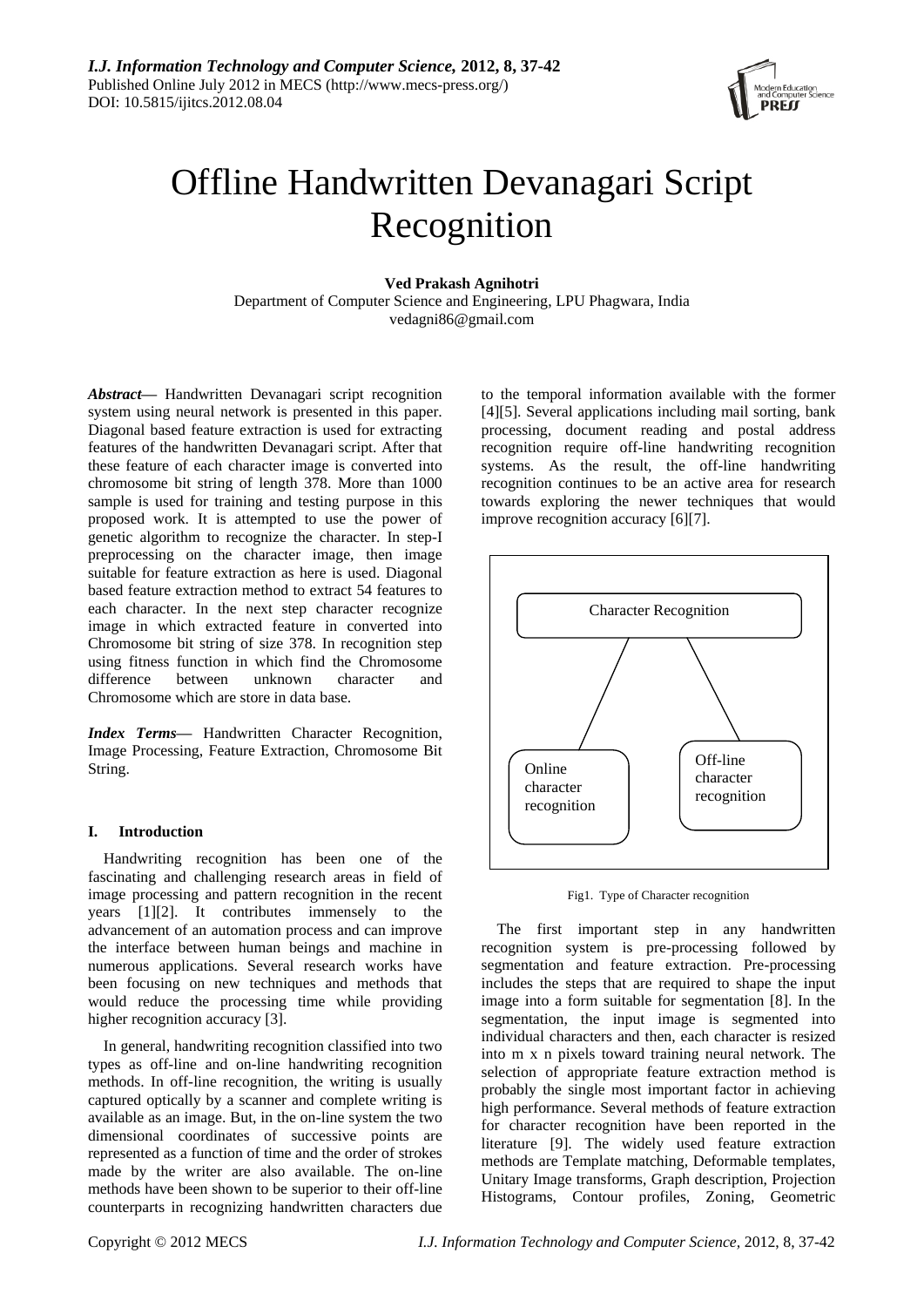moments invariants, Zernike Moments, Spline curve approximation, Fourier descriptors, Gradients feature and Gabor features.

An artificial neural network as the backend is used for performing classification and recognition tasks. In the off-line recognition system, the neural networks have emerged as the fast and reliable tools for classification towards achieving high recognition accuracy [10]. Classification techniques have been applied to handwritten character recognition since 1990s. These methods include statistical methods based on Bayes decision rule, Artificial Neural Networks (ANNs), Kernel Methods including, Support Vector Machines (SVM) and multiple classifier combination [11][12].

Handwritten character recognition is not a simple task. Character recognition is complex task, even after writing people are not able to understand but he/she written. So to reach 100% accuracy is very difficult job. Many researchers have done lots of work in this field but, 100% accuracy in not achieved.

In this paper, a diagonal feature extraction scheme for the recognizing off-line handwritten characters is used. In the feature extraction process, resized individual character of size 90x60 pixels is further divided into 54 equal zones, each of size 10x10 pixels. The features are extracted from the pixels of each zone by moving along their diagonals. This procedure is repeated for all the zones leading to extraction of 54 features for each character. These features are converted into Chromosome bit string of size 378. Feature is extracted from each zone of size 10x10 is converted into 7 bit string so, there are 54 zone in each character image so, 54x7=378 bit string is used to represent each character image.

The paper is organized as follows, in Section II; the proposed recognition system is presented. The feature extraction procedure adopted in the system is detailed in the section III. Section IV describes the classification and recognition. Section V presents the experimental results and finally, the paper is concluded in section VI.

# **II. Application of Offline Handwritten Character Recognition System**

Some of the important applications of offline handwritten character recognition are listed in the following section:

# **A. Cheque Reading**

Offline handwritten Character recognition is basically used for cheque reading in banks. Cheque reading is very important commercial application of offline handwritten character recognition. Handwritten character recognition plays very important role in banks for signature verification and for recognition of amount filled by user.

#### **B. Postcode Recognition**

Handwritten character recognition system can be used for reading the handwritten postal address on letters. Offline handwritten character recognition system used for recognition handwritten digits of postcode. HCR can be read this code and can sort mail automatically.

## **C. Form processing**

HCR can also be used for form processing. Forms are normally used for collecting public information. Replies of public information can be handwritten in the space provided.

### **D. Signature verification.**

HCR can also used for identify the person by signature verification. Signature identification is the specific field of handwritten identification in which the writer is verified by some specific handwritten text.

# **III. Devanagari Script Recognition System**

In this section, the proposed recognition system is described. A typical handwriting recognition system consists of pre-processing, segmentation, feature extraction, classification and recognition, and post processing stages. The schematic diagram of the proposed recognition system is shown in Fig.3

#### **A. Image Acquisition**

In Image acquisition, the recognition system acquires a scanned image as an input image. The image should have a specific format such as .jpeg, .bmp etc. This image is acquired through a scanner, digital camera or any other suitable digital input device.

#### **B. Pre-processing**

The pre-processing is a series of operation performed on the scanner input image. It essentially enhances the image rendering it suitable for segmentation. The various tasks performed on the image in pre-processing stage shown in Fig. 2. Binarization process converts a gray scale image into a binary image using thresh holding technique. Detection of edges in the binarized image using canny technique, dilation the image are the operations performed in the last two stages to produce the pre-processed image suitable for segmentation [13].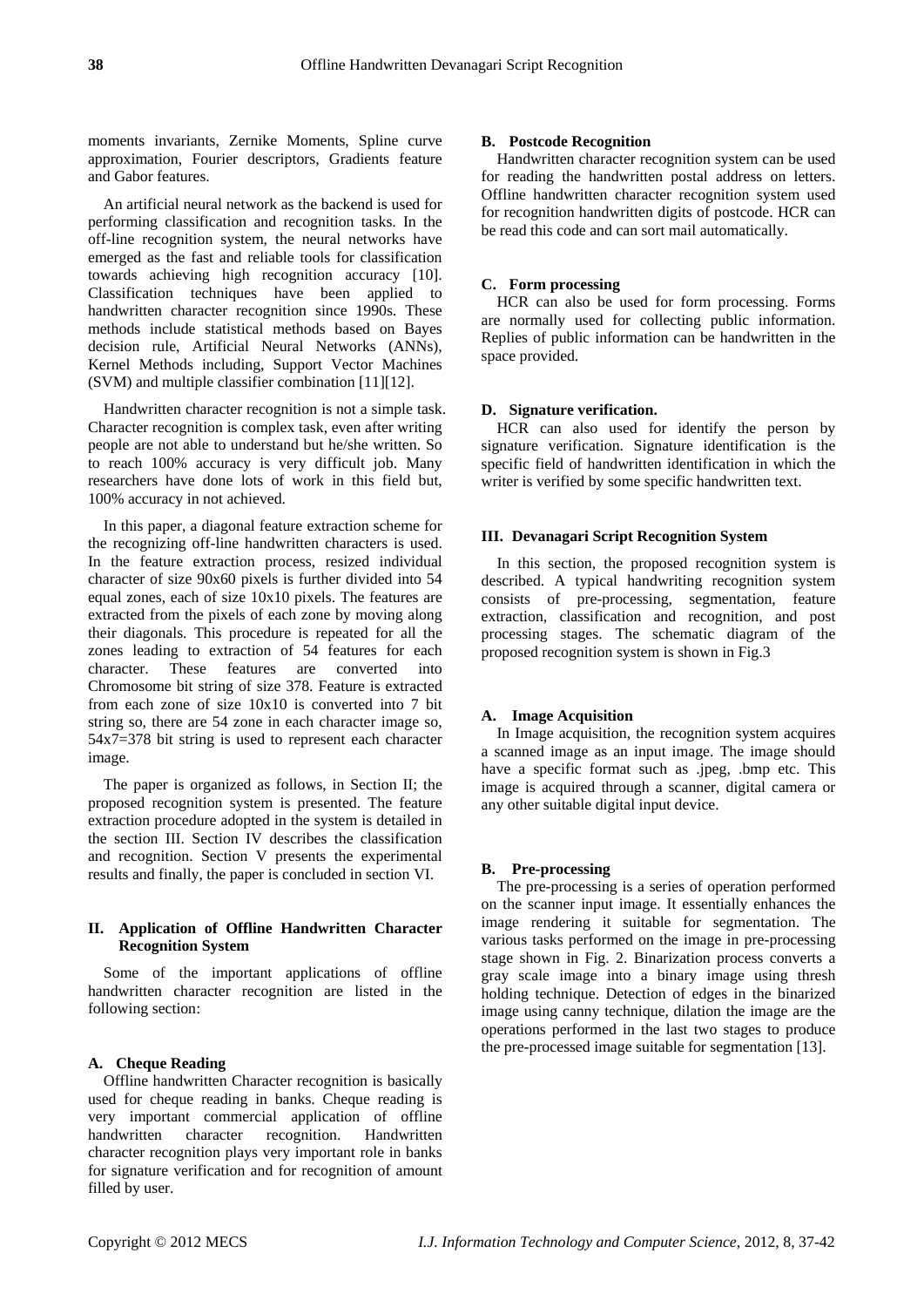

Fig. 2 Pre-processing of handwritten character

# **C. Segmentation**

In the segmentation stage, an image of sequence of characters is decomposed into sub-images of individual character. In the proposed system, the pre-processed input image is segmented into isolated characters by assigning a number to each character using a labeling process. This labeling provides information about number of characters in the image. Each individual character is uniformly resized into 90x60 pixels for classification and recognition stage.



Fig.3 Proposed recognition system.

#### **Preprocessing Algorithm**

- 1. start
- 2. I=imread('sample1.jpg'); Read image using imread(); method
- 3. I=im2bw(I,level) convert into binary image
- 4. Detecting Edge using Sobel Mehtod
- 5. Imwrite(I,'sample.bmp','bmp');
- 6. End

#### **IV. Feature Extraction Method**

In this stage, the features of characters that are crucial for classifying them at recognition stage are extracted. This is an important stage as its effective functioning improves the recognition rate and reduces the misclassification [14]. First of all try to understand Devanagari script, Devanagari script written left to right along a horizontal line. Its basic set of symbols consists of 34 consonants ('vyanjan') and 11 vowels ('svar'). Characters are joined by a horizontal bar that creates an imaginary line when Devanagari text is suspended and no spaces are used between words. A single or double vertical line called "Puran Viram" was traditionally used to indicate the end of phrase or sentence. In part, Devanagari owns its complexity to its rich set of conjuncts. The language is partly phonetic in that a word written in Devanagari can only be pronounced in one way, but not all possible pronunciations can be written perfectly. Diagonal feature extraction scheme for recognizing off-line handwritten characters in proposed in this work. Every image of size 90x60 pixels is divided into 54 equal zones, each of size 10x10 pixels (Fig.4(c)). The features are extracted from each zone pixels by moving along diagonals of its respective 10x10 pixels. Each zone has 19 sub-features values are averaged to form a single feature value and placed in the corresponding zone (Fig. 4(b)). This procedure is sequentially repeated for the all the zones. There could be some zones whose diagonals are empty of foreground pixels. The feature values corresponding to these zones are zero. Finally, 54 features are extracted for each character.

### **Divide Character Image into Zones Algorithm**

- 1. Start
- 2. Read image I=imread('sample.bmp');
- 3. Resize image into  $90x60$  B=resize(I, [90 60]);
- 4. Find number of row and column [c1  $c2$ ]=size(B);
- 5. Set bs=10; Block size (10x10)
- 6. Set=nob= $(c1/bs)*(c2/bs)$ ; Total number of 10x10 block
- 7. Set k=0; kk=0;
- 8. For  $i=1:(c1/bs)$ 
	- a. For  $j=1:(c2/bs)$
	- b.  $K=k+1$ :
	- c.  $Block(:,:,kk+j)=B((bs*(i-1)+1:b*(i-1)))$  $1)+bs$ ), $bs*(j-1)+1:bs*(j-1)+bs)$ ); imwrite(Block(:,:,kk+j),strcat(int2str(k ),'.bmp'),'bmp');
	- d. end
	- e. kk=kk+(c1/bs);
- 9. end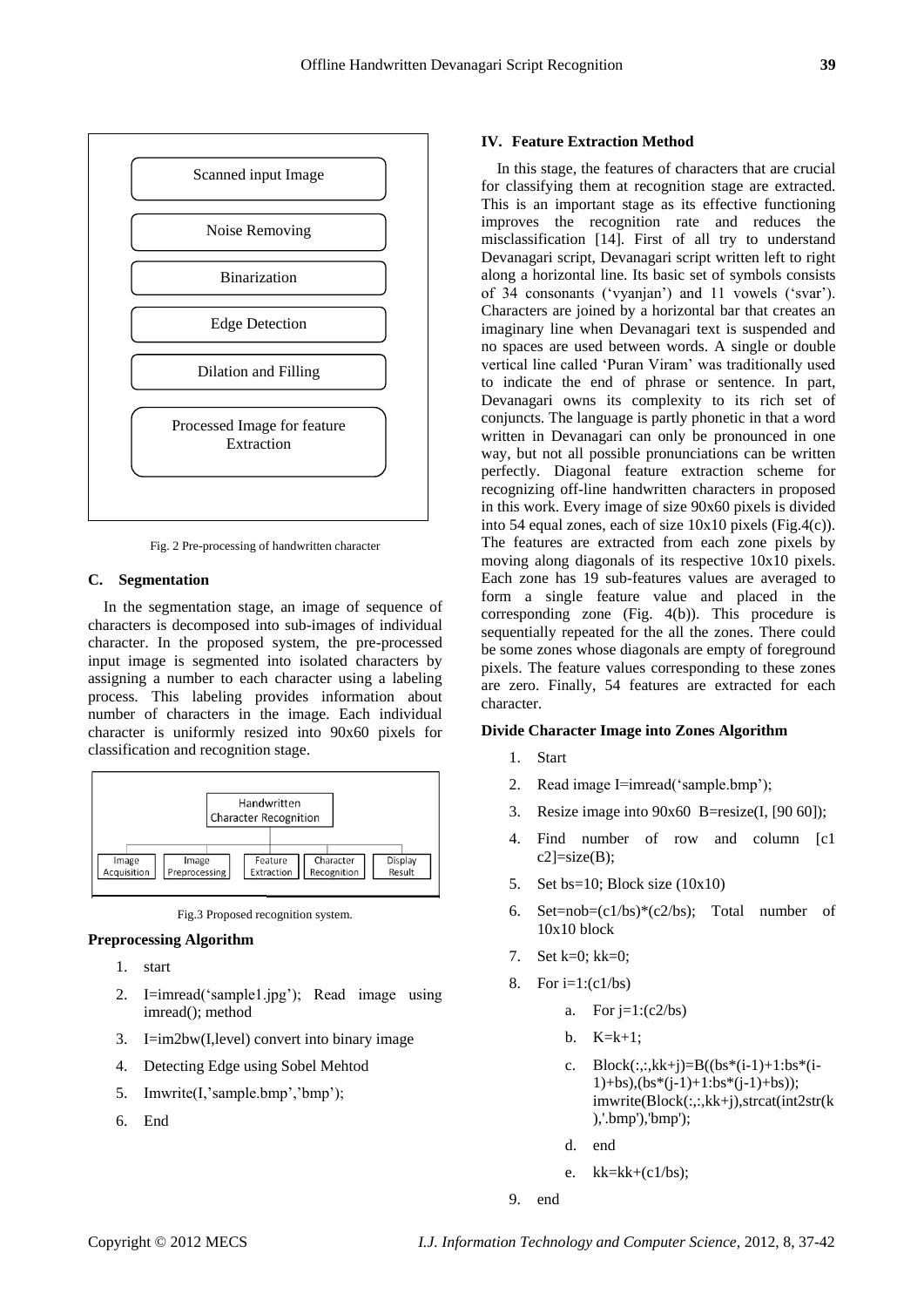10. End (Dividing into Blocks and write each block into image)



Fig. 4(a) Procedure for extracting feature from characters

| <b>Vowe</b> | ., |  |  |  | π | U | ञ्जा |  |
|-------------|----|--|--|--|---|---|------|--|
| Modifier    |    |  |  |  |   |   |      |  |

Fig. 4(b) Vowels and corresponding modifiers

|  |  |  | <u>क स्रमाप ब्रच खुज झले द</u><br>ठब्द व त प द प न प फ<br>ब भ म य र स व ज प स ह |  |  |
|--|--|--|---------------------------------------------------------------------------------|--|--|
|  |  |  |                                                                                 |  |  |

Fig. 4(c) Consonant

# **V. Classification and Recognition**

The classification stage is the decision making part of a recognition system and it use the features extracted in the previous stage. It is very important stage, in this stage input is classified that in which class particular input is belong. Feature which are extracted from pervious stage are used to form chromosome, after that this chromosome bit string is used to recognize the Devanagari character image. This phase consists of two functions. 1) Chromosome function generation. 2) Chromosome fitness function.

Each of function has the following details:-

*Chromosome function generation: -* The Chromosome generation functions generate Devanagari character Chromosome of length 162 bit, by combining all feature extracted from pervious phase. The sample Chromosome for Devanagari Character " *"* is "01100001110000000001101101110101001011011001

110010010011001100010101101110101001001000101 101111010001000101101110001001110001110100100 1100100011110101101110101100*"* where 0s is show that none of feature is shown in character image, and 1s is showing that feature present in the character image.

# **Chromosome String Generation Algorithm**

- 1. Start
- 2. Clear global bitString;
- 3. Set global bitString;
- 4. For i=1:54
- 5.  $I=imread(strcat(int2str(i),'.bmp'));$
- 6. Set A=spdiags(I);
- 7. Set Avg=0;
- 8. Find Size of A [r c]
- 9. For  $j=1:c$
- 10. For  $k=1:r$
- 11.  $Avg=Avg+A(k,j);$
- 12. End
- 13. End
- 14. DiagonalAverage(i)=ceil(Avg/19);
- 15. bitString=horzcat(bitString,dec2bin(Di

agonalAverage(i),7));

16. End

*Chromosome fitness function: - The* Chromosome bit string from the Chromosome generation function is used to recognize Devanagari character by comparing the fitness value of an unknown character with all the Devanagari character which is store in database during training process. The highest fitness value is the recognition result. The fitness value is calculated as follow:

$$
fitness \text{ value } = \sum_{i=1}^{n} S - L \tag{1}
$$

Where S is Chromosome bit strings which are store in Database and L is Chromosome bit string of unknown character.



Fig. 5: User Interface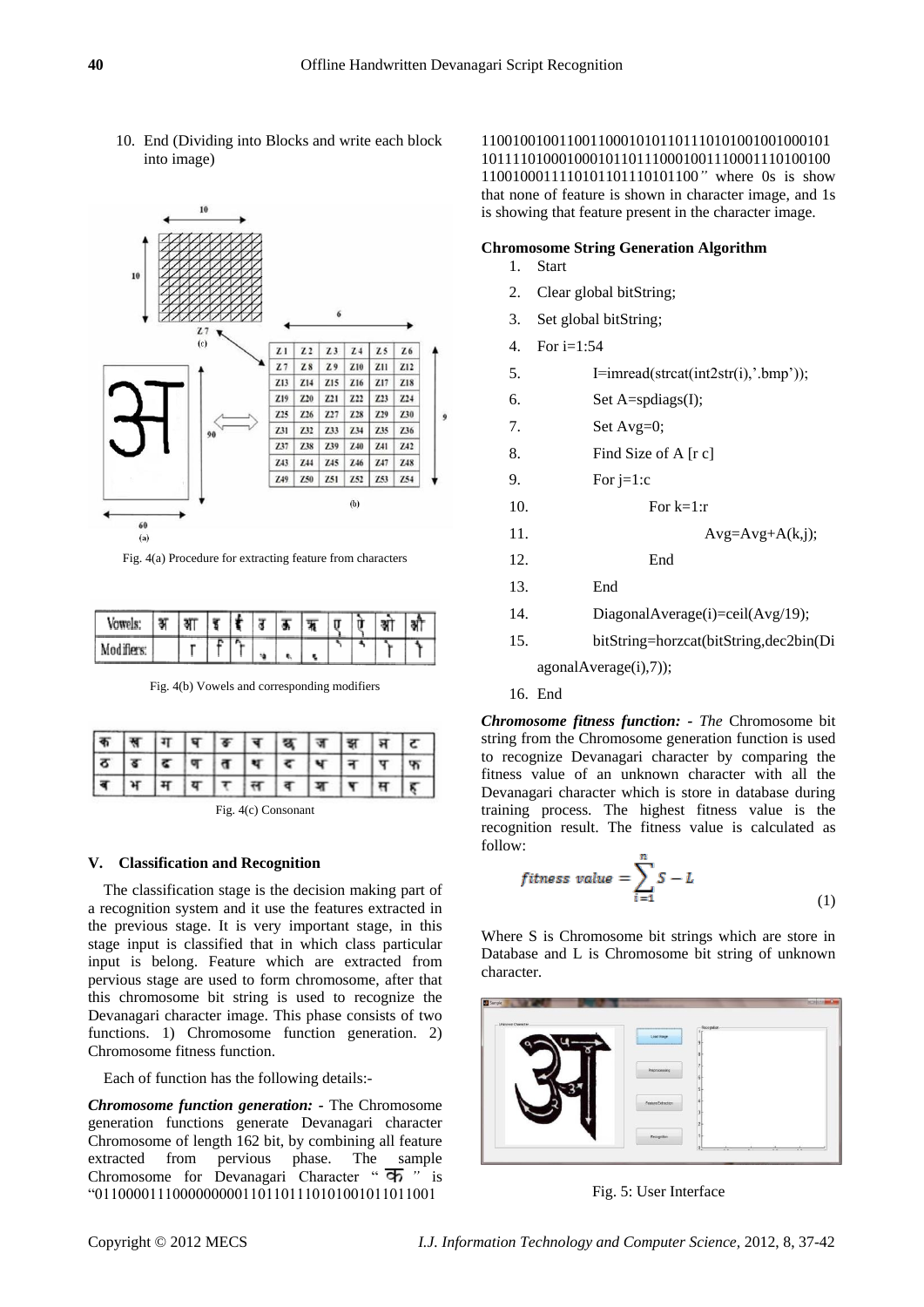#### **VI. Design**

The HDCR system interface is shown in Figure 13. The interface has 2 panels. The first panel show unknown character which system try to recognize. The next one is result panel. This panel is used to show the picture of a character which is a result of recognition. The HDCR Interface contains 4 Buttons. First Button1 (Load Image) is used to upload scanned image which want to recognize and show on panel number 1. Button 2 (Pre-processing) performs pre-processing function so, it become easy to extract feature from image. Next Button 3 (Feature Extraction) extracts all essential features from the selected image and store in the form of bit String of size 162. At last Button 4(Recognition) recognize unknown character and show result in result panel as image.

#### **VII. Results and Discussion**

The recognition system has been implemented using Matlab 7.10.0 (R2010a). The scanned image is taken as dataset /input. The experiment is conducted on more than 1000 characters. The testing characters are separated into data sets, the training data set and testing data set. The training set contains 904 characters and testing set contains 204 characters. The precision of offline Devanagari system is 85.78% match, 13.35% mismatch.

#### **VIII. Issue Regarding System**

Handwritten Devanagari character recognition is discussed here. It has been found that recognition of handwritten Devanagari characters is very difficult task. Follow are main reasons for difficulty in recognition of Devanagari Characters:-

- Some Devanagari character similar in shape
- Different or even the same writer can write differently times depending upon pen or pencil.
- The character can be written at different location on paper or its window.
- Character can be written in different fonts

## **IX. Future Work and Scope**

A simple off-line handwritten Devanagari script recognition system using feature extraction, namely, diagonal feature extraction is used. The main objective in this research paper is to genetic algorithm technique in Devanagari Character recognition. In this research paper I use genetic algorithm to generate Chromosome bit string from the 54 feature which in extracted using diagonal based technique. The success of any recognition system is depends on feature and classifier which is used to classify the unknown input to well define class. So this need more complex method like

mutation, etc. technique used to optimize the solution using genetic algorithm. Using genetic algorithm which is less use in Devanagari and any other Indian languages is more productive. But as the concern of handwritten character each person write character in its own way, so well define structure is not applicable in this type of problem. My future work is to recognize character of Devanagari script using Neural Network and recognize Devanagari word is step forward in Handwritten Word recognition.

#### **Acknowledgement**

With deep sense of gratitude I express my sincere thanks to my esteemed and worthy supervisor **Mr. Tejinder Thind** in the Department of Computer Science and Engineering for his valuable guidance in carrying out this work under his effective supervision. My greatest thanks are to all who wishes me success especially my brother **Dr. Anil Agnihotri** whose support and care makes me complete this work**.**

#### **References**

- [1] S. Mori, C.Y. Suen and K. Kamamoto, "Historical" review of OCR research and development," Proc. Of IEEE, vol. 80, pp. 1029-1058, July 1992.
- [2] S. Impedovo, L. Ottaviano and S. Occhinegro,"Optical character recognition", International Journal Pattern Recognition and Artificial Intelligence, vol. 5(1-2), pp. 1-24, 1991.
- V. K. Govindan and A.P. Shivaprasad, "Character Recognition-A review," Pattern Recognition, vol. 23, no. 7, pp. 671-683, 1990.
- [4] R. Plamondon and S. N. Srihari, "On-line and Offline handwritten character recognition: A comprehensive survey," IEEE Transactions o Pattern Analysis and Machine Intelligence, vol. 22, no. 1, pp. 63-84, 2000.
- [5] N. Arica and F. Yarman-Vural,"An Overview of Character Recognition Focused on Off-line Handwriting",IEEE Transactions on Systems, Man, and Cybernetics, Part C: Applications and Reviews, 2001, 31(2), pp. 216-233.
- [6] U. Bhattacharya, and B. B. Chaudhuri,"Handwritten numeral databases of Indian scripts and multistage recognition of mixed numerals,"IEEE Transaction on Pattern analysis and machine intelligence, vol. 31, no. 3, pp. 444- 457, 2009.
- [7] U. Pal, T. Wakabayashi and F. Kimura,"Handwritten numeral recognition of six popular scripts," Ninth International conference on